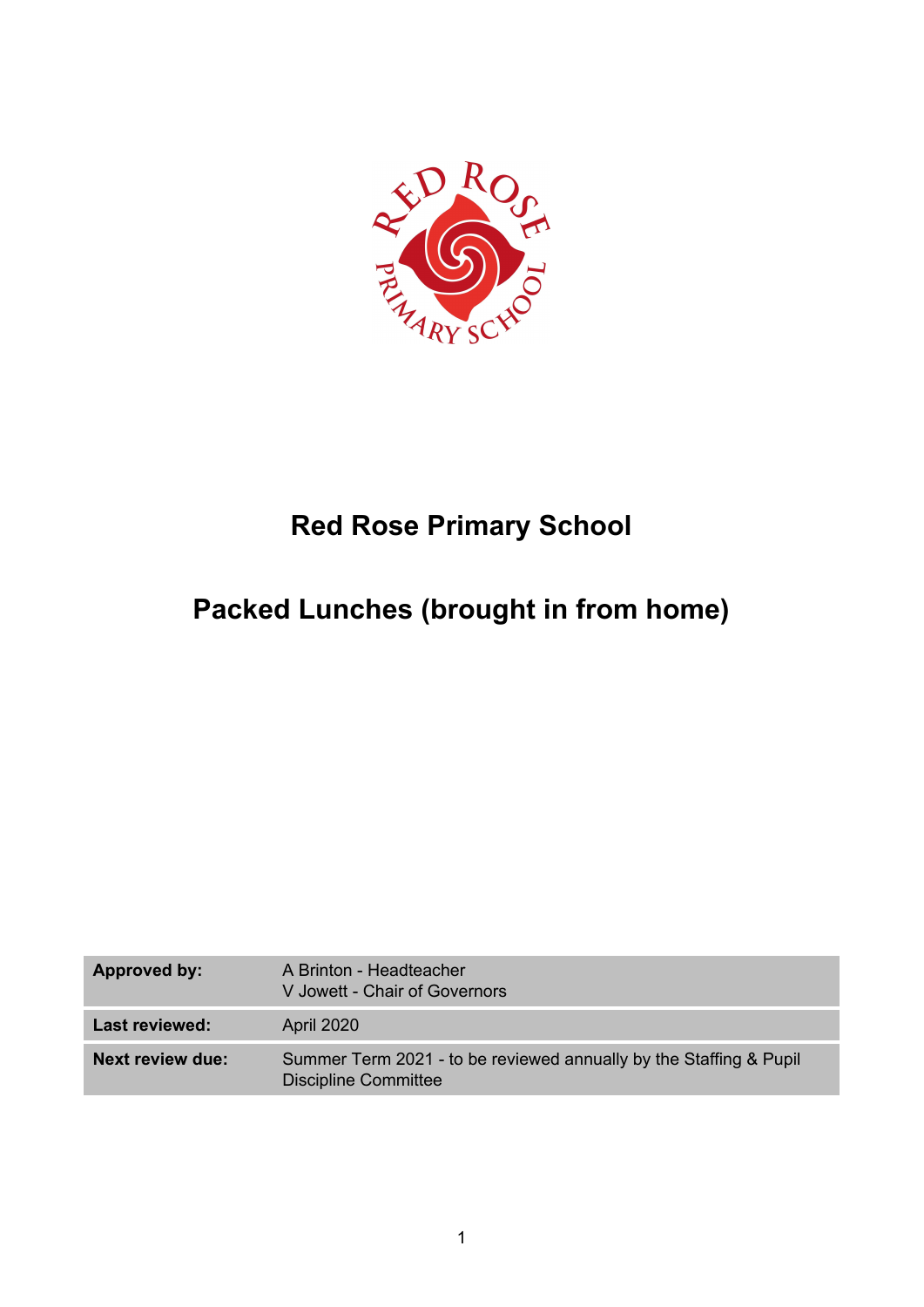

# **Introduction**

To grow and stay healthy children need to eat a nutritionally well balanced diet. Schools are an influential setting and can contribute significantly to improving the health and well-being of pupils.

Good nutrition in childhood can help to prevent a variety of health problems, both in the short term and later in life. There is increasing concern that many children are consuming too much fat, sugar and salt and too little fibre, fruit and vegetables.

Packed lunches can contribute to almost a third of a child's weekly food intake and therefore need to be balanced and nutritious.

# **Aim**

To ensure that packed lunches (brought in from home) reflect the standards for school meals introduced in September 2006.

# **Rationale:**

- Schools are required to positively promote the health and well being of its pupils. Work around healthy eating is a high priority agenda.
- The content of lunchboxes needs to reflect the requirement of schools to meet minimum food and nutrition standards for school meals.
- The contents of lunchboxes in some schools can be extremely unhealthy, recent audits of lunchboxes have shown that in the main they contain foods with high levels of fat, sugar and salt, and very few fruit and vegetables.
- To encourage healthy eating habits from an early age and improve the overall nutrition of pupils
- The short term effects of unhealthy packed lunches and food intake can include poor growth, tooth decay, obesity, anaemia, constipation, poor concentration and behavioural problems which may have an impact on a child's learning.
- The longer term effects of a poor diet in childhood can be an increased risk of stroke, cancer, heart disease and diabetes in adulthood.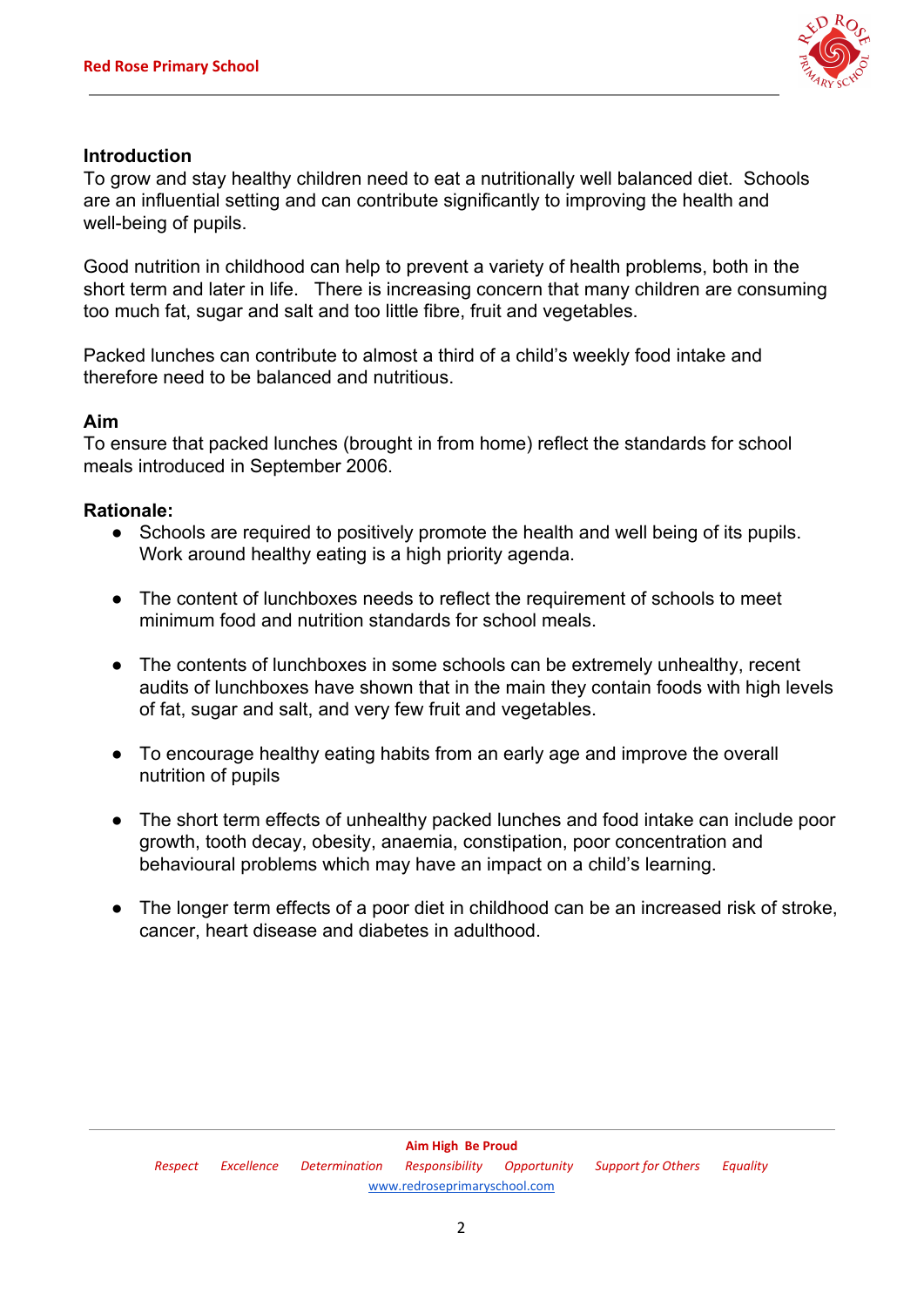

# **Objectives**

- To improve the nutritional quality of packed lunches in schools and the eating habits of children at lunchtimes
- To develop an awareness in pupils, parents, staff and the wider community that the school takes a pro-active approach to promoting healthy eating.
- To encourage healthy eating habits in childhood that can influence health and well being in later life.
- To ensure that food brought into school (packed lunches) reflects and meets food standards for School Food (2006).

## **Implementation**

This packed lunch policy fits within a wider context of promoting a whole school approach to food and healthy eating.

● Children's packed lunches should be based on the 'Eatwell Guide' model which shows items from the 5 main food groups; (Food Standards Agency).

## **Bread, Rice, Potatoes, Pasta**

These starchy foods are a healthy source of energy. Packed lunches should include 2 or more portions.

## **Fruit and Vegetables**

These foods provide vitamins, minerals and fibre. Lunches should include at least 1 portion of fruit and 1 portion of vegetables / salad, or more.

## **Milk and Dairy foods**

These foods provide calcium for healthy bones and teeth. Include 1 portion at lunch

#### **Meat, Fish, Eggs, Beans**

These foods provide protein for growth. Packed lunches should include 1 portion of these foods

#### **Foods and drinks high in fat and / or sugar**

It is important not to fill up on too many foods that are high in fat and / or sugar at the expense of other more nutritious foods. Limiting high fat and sugar foods will help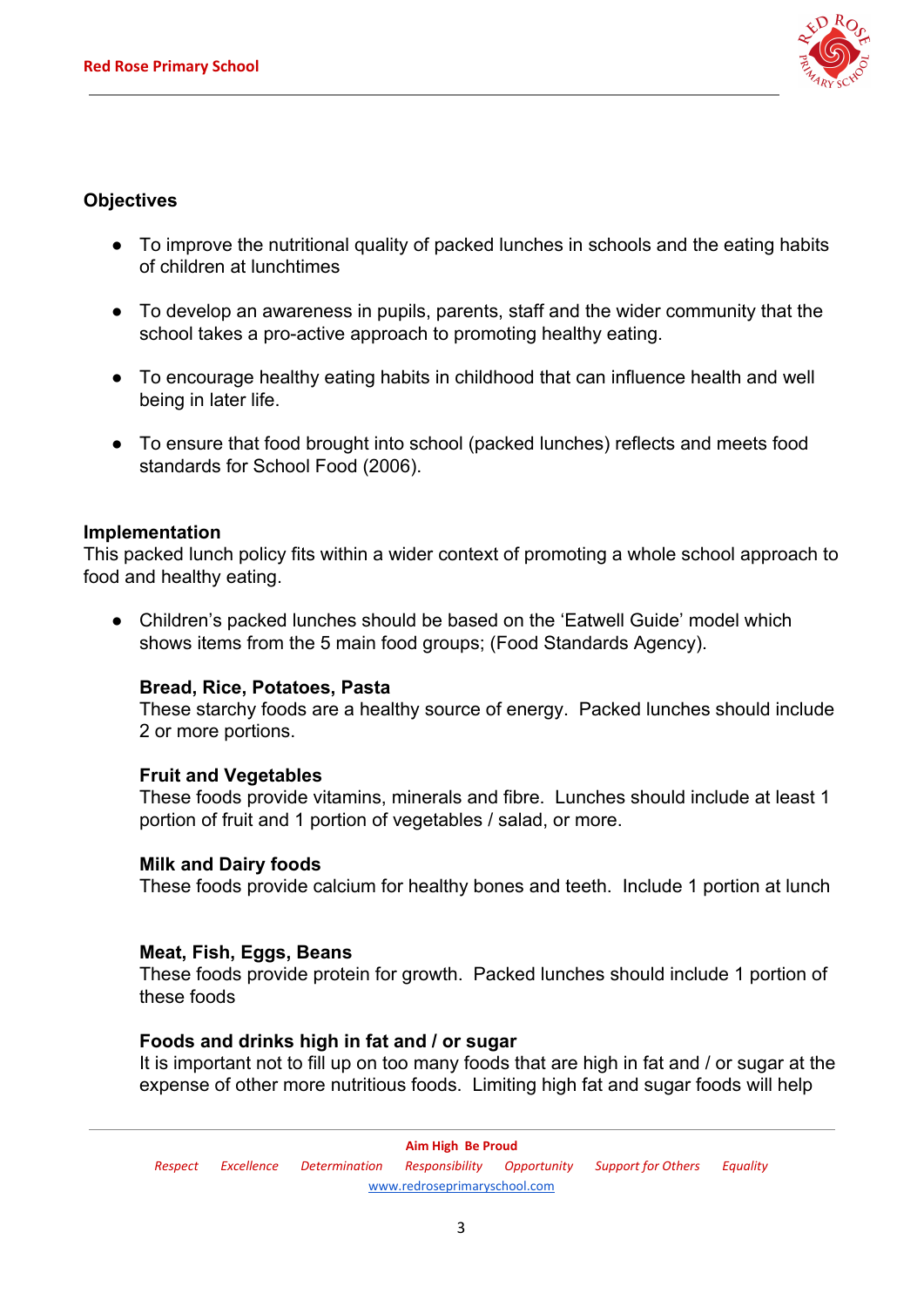

protect young people from becoming overweight as well as helping prevent tooth decay, heart disease, stroke, and diabetes. This is why sweets, chocolate, crisps, cereal bars, fruit bars, toffee/salted popcorn, squash and fizzy drinks are no longer available in schools. Please support your school by not including these items in a packed lunch**.**

**Drinks –** any drinks provided in lunch boxes **should only** include either plain water, milk (semi-skimmed), unsweetened fresh fruit juice, diluted fresh fruit juice, fruit or dairy based smoothies.

(Additional information is available with ideas and examples of foods that can be included in packed lunches).*School Food Trust [www.schoolfoodtrust.org.uk](http://www.schoolfoodtrust.org.uk/)*

#### **Waste and Disposal**

The school will, within reason, send any uneaten packed lunch food items back home. The rationale for this is that parents can also monitor what their child has consumed during the day and then raise any concerns over their child's food intake with the school.

#### **Promotion of Healthy Packed Lunches**

There will be ongoing promotion of the need to provide healthy packed lunches though:

Pupil, parent / carers newsletters School prospectus / brochure Whole School / Packed Lunch Policy Health weeks / healthy eating activities Curriculum content Discussion through School Nutrition Action Group (SNAG) School website School involvement in National Healthy Schools Programme

## **Packed Lunch Containers**

It is the responsibility of the parents / carers to provide an appropriate packed lunch container where food items can be stored securely and appropriately until the lunchtime period. Parents are advised to include an ice pack. Food products prepared and stored in ambient temperatures after a period of time can have increased levels of bacteria in them.

#### **Storage of Packed Lunches**

The school will provide storage area / facilities for packed lunch bags, in the most convenient and appropriate place possible. However the school cannot provide cooled storage areas and therefore cannot take legal responsibility for foods prepared at home and then brought into school.